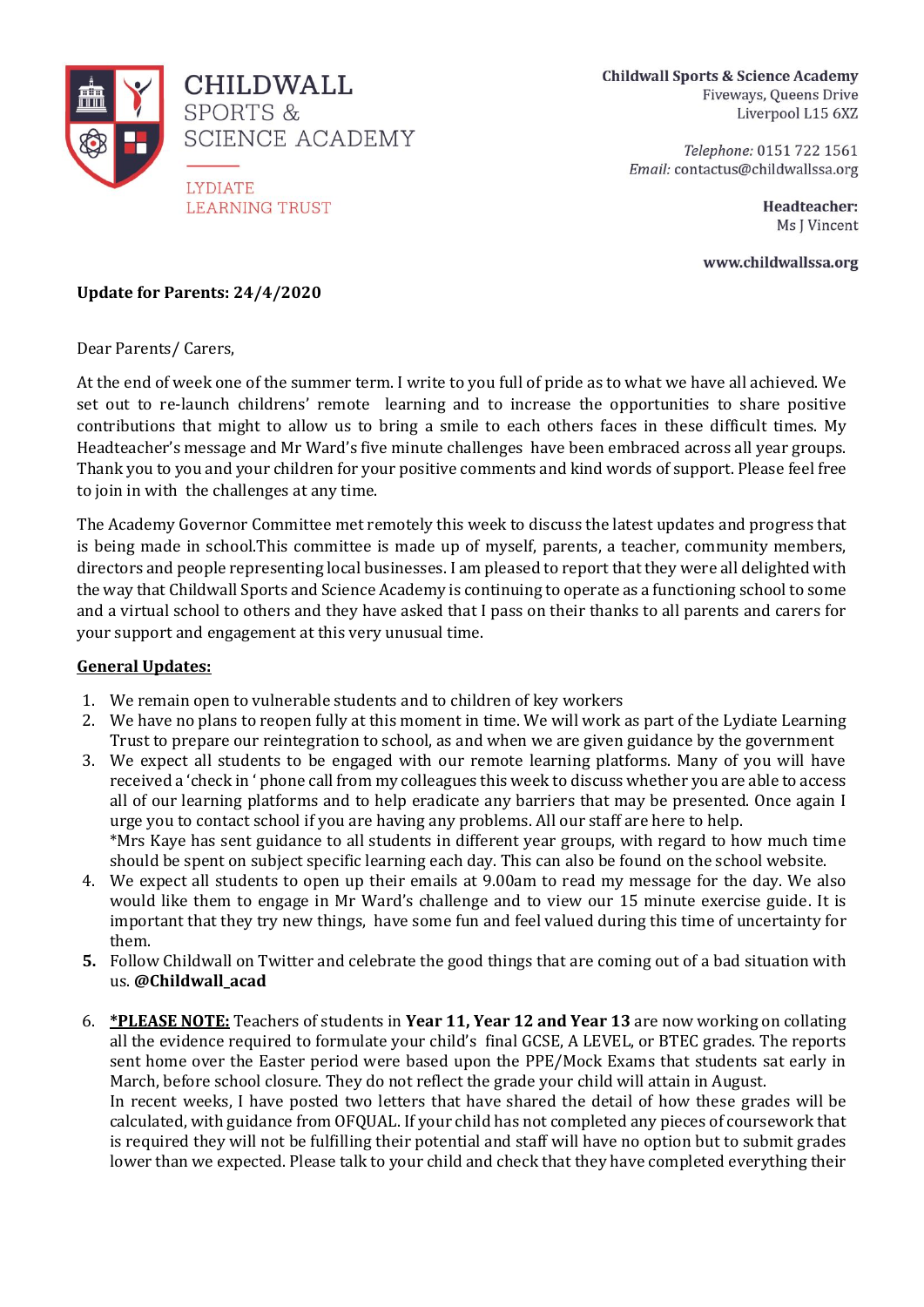teacher has asked them to. Teachers with concerns are emailing and telephoning daily. If you are unsure, please contact Miss Tomlinson or Mr Rietdyk by email. [C.Tomlinson@childwallssa.org](mailto:C.Tomlinson@childwallssa.org) [D.Rietdyk@childwallssa.org](mailto:D.Rietdyk@childwallssa.org)

## **Free School Meals Update:**

All families should now be receiving their Free School Meals vouchers from the government. These will be arriving directly to people with email addresses that have been shared with school or in the post for those without electronic access. Please ring reception if you are experiencing any difficulty.

## **Information from the government:**

#### StarLine home learning helpline:

[StarLine](https://www.starline.org.uk/) – a new home learning telephone helpline - is now live to support parents and carers nationwide.

A group of partners including David Ross Education Trust, Freshworks, Future Academies, Inspiration Trust, Mumsnet, Oak National Academy, PLMR, StarAcademies, Triple P Positive Parenting Program and United Learning have come together to create and deliver StarLine. Each partner has pledged their people, expertise and resources to support StarLine. This initiative is supported and welcomed by CST and also by the DfE.

StarLine will help parents and carers in the following ways:

- By providing access to a team of qualified teachers, education and parenting experts.
- By focussing on providing practical ideas, support and reassurance.
- By offering tips, techniques and resources to enable parents to give their children the support they need to continue learning while schools are closed.
- By supporting family wellbeing and mental health.
- By covering all phases of education and subjects plus behaviour, pupil wellbeing and SEND.

StarLine is available to parents and carers of pupils from all schools nationwide. Free, confidential advice is available six days a week by phoning the StarLine team on  $\overline{0330}$  313 [9162.](tel:0330%20313%209162) For more information, visit [www.starline.org.uk](http://www.starline.org.uk/) or follow [@StarLineSupport](https://twitter.com/StarLineSupport) on Twitter.

The team behind StarLine will also be broadcasting a weekly programme on YouTube. In each episode of StarLive, a guest presenter will share practical ideas for home learning. Further details can be found on the StarLine website.

I hope you are all managing to stay happy and healthy during this extended lock down period.

Stay safe,

Ms Vincent Headteacher